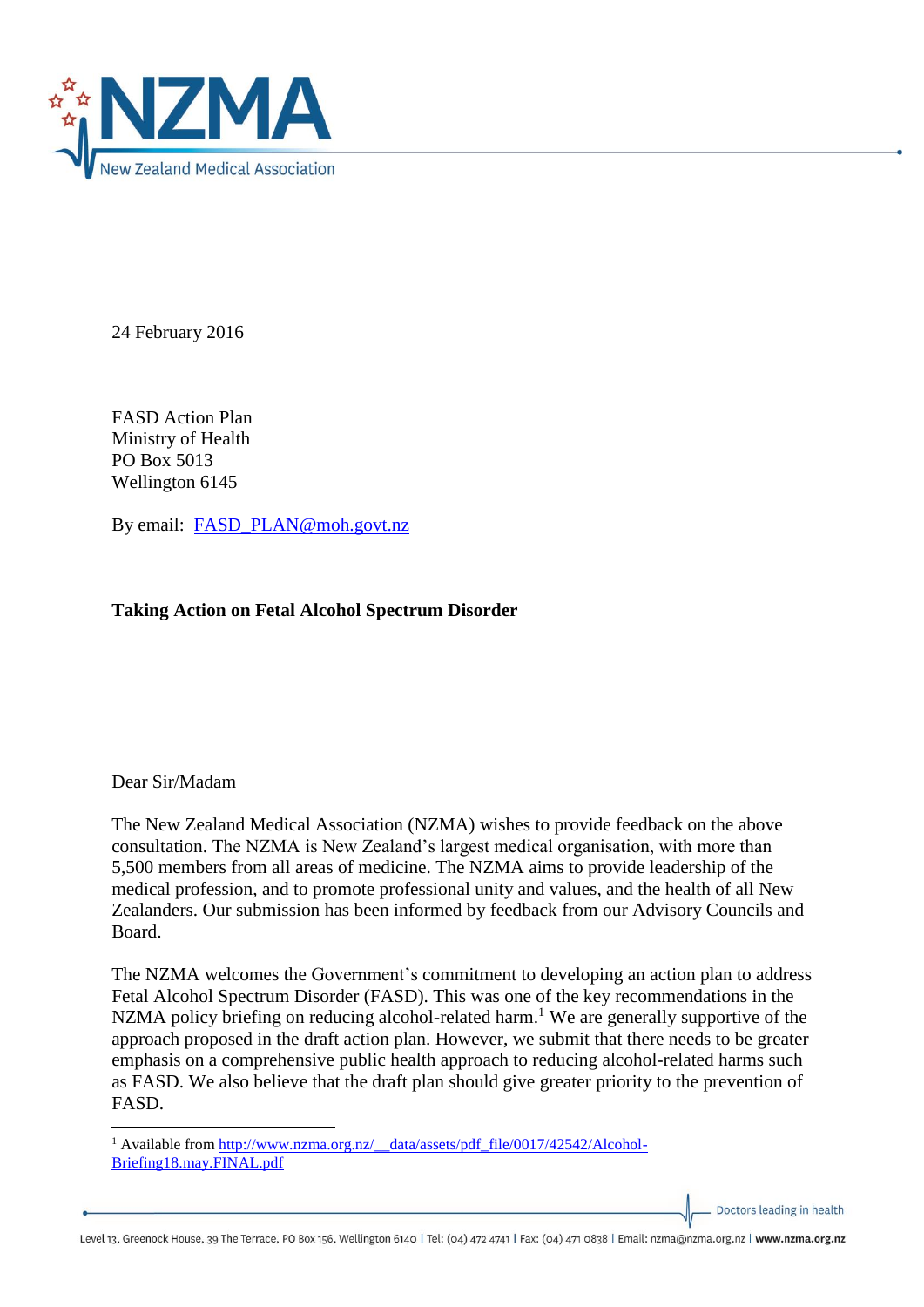While cursory mention is given to addressing the factors that drive hazardous alcohol consumption, it is our view that modifying the environmental factors promoting alcohol consumption is central to tackling FASD and other alcohol-related harms. For example, we believe that tackling FASD needs to address the easy availability of cheap alcohol and its sophisticated marketing, often targeted at young women. While doctors and other healthcare professionals have a key role to play in advising all women who are pregnant or considering pregnancy against drinking any alcohol, we contend that Government is in the best position to enact the legislative, regulatory and policy measures necessary to modify the current 'alcogenic' environment that promotes a culture of excessive drinking. This environment is not conducive to supporting women to be alcohol-free during pregnancy.

We support a consistent primary health care response—one of the building blocks for action referred to in page 17 of the consultation—but we believe that consistency is needed for **all** health service providers across **all** settings. The paragraph citing the Wouldes 2009 study is misleading, as it implies that few primary care providers are using validated screening tools to ask women about their alcohol consumption. This study included a range of health professionals across diverse settings. Of the 241 health professionals in the study, two-thirds were midwives while the remaining third included obstetricians, general practitioners and practice nurses. The clinical services in the study included hospital maternity services, independent midwife practices, private consultant practices, and fertility, family planning and sexual health clinics.

All health professionals need to be vigilant for alcohol consumption in their patients. Raising awareness about alcohol harms—and inculcating validated screening tools into routine practice—must extend way beyond usual primary health care providers (typically general practitioners and practice nurses) to primary community midwifery and other primary health care services as well as to secondary health care services. We also suggest that it would be useful to include specific references to validated screening instruments in the draft action plan, and append these for readers' easy access.

We strongly support the plan's identified need to improve the evidence base. This should be a high priority. There are no current data on the extent of FASD in New Zealand, though 600 to 3,000 babies with FASD are estimated to be born here each year. <sup>2</sup> We agree that the action plan needs to be evidence-based, and that all interventions need to be evaluated for effectiveness. While there are no data on the costs of FASD to New Zealand, these are likely to be considerable, given the lifetime and cross-sectoral impacts. Accordingly, we suggest that an investment approach be taken when formulating measures to tackle FASD.

Given that alcohol exposure is likely to have the most severe impact during the first 8 weeks of pregnancy (when many women are unaware of being pregnant), we believe there is a need for improved collection of population-wide data on alcohol consumption in women, in addition to collecting data from women who already know they are pregnant. An example of routine collection of simple alcohol data is the question *"Did the patient consume alcohol within two hours of the accident?"* on ACC45 forms.

We suggest that the draft action plan give more attention to ensuring that all children with FASD are correctly diagnosed and receive the appropriate services. Currently, many children

**<sup>.</sup>** <sup>2</sup> Sellman D, Connor J. In utero brain damage from alcohol: a preventable tragedy. N Z Med J. 2009 Nov 20;122(1306):6–8